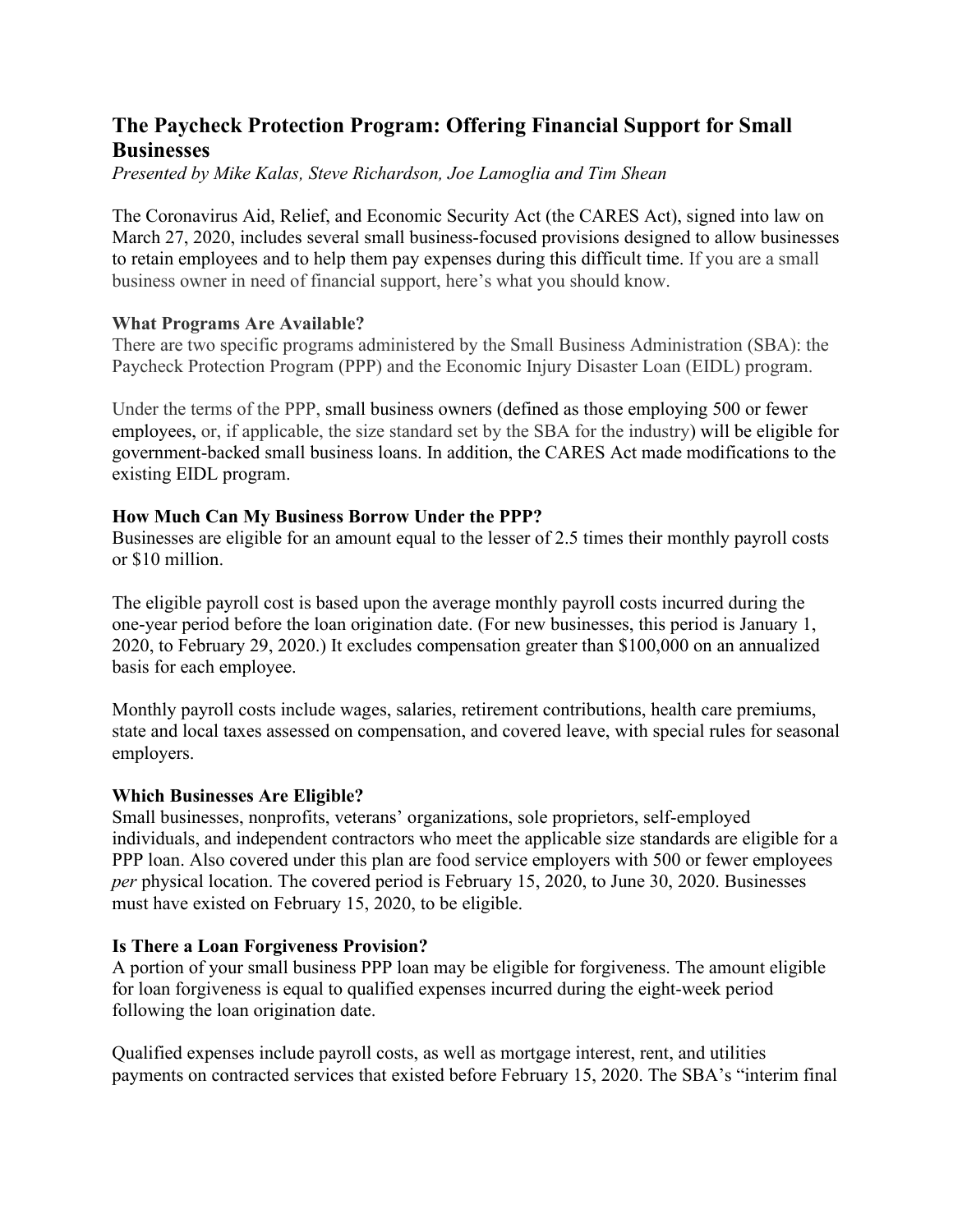rules" state that a maximum of 25 percent of nonpayroll expenses (e.g., mortgage interest, rent, utilities) could be forgiven.

Because a key goal of the PPP is to help businesses retain employees, there will be a proportional reduction in the amount of loan forgiveness if an employer reduces the average size of its workforce or reduces salaries and wages by more than 25 percent (for those employees making less than \$100,000 annualized in 2019). Borrowers have until June 30, 2020, to restore loan forgiveness for employment or salary-level reductions made between February 15 and April 26, 2020.

The amount of the PPP loan that is forgiven is not subject to income tax. And the total amount of loan forgiveness for this period cannot exceed the amount of the loan.

To receive loan forgiveness, business owners will be required to submit an application and provide documentation showing how the funds were used. Details regarding this application process are forthcoming. Several experts recommend placing the loan amount in a separate business account and tracking and paying expenses through this separate account. Expect further guidance from the Treasury and SBA in the coming weeks.

# **What Else Should I Know About These Loans?**

PPP loans are nonrecourse loans when used to pay for qualified expenses. There is no required collateral or personal guarantees. The loans are backed by the federal government.

### **What Are the General Application Requirements?**

You do not need to demonstrate specific economic damage related to COVID-19 to qualify for a PPP loan. You will, however, be asked to complete a Good Faith Certification attesting that there is a need for this loan due to the continuing economic uncertainty of the pandemic. During the application process, you will be asked to certify that the loan is necessary to support ongoing business operations, that the loan will be used to retain employees and cover qualified expenses, and that you are not receiving other PPP loan assistance. Authorized banks will use their own application processes based upon the SBA guidelines and template application.

Each business is limited to one PPP loan. You may be eligible for a separate Economic Injury Disaster Loan through the SBA.

#### **How Are Existing SBA Economic Injury Disaster Loans (EIDLs) Affected?**

Due to the COVID-19 outbreak, the CARES Act also increased the amount and accessibility of SBA Economic Injury Disaster Loans (EIDLs). Eligibility is now expanded to include ESOPs and sole proprietor-owned businesses. Further, loan availability has been expanded to include employers with 500 or fewer employees during the period from January 31, 2020, through December 31, 2020.

Under this program, you may receive an emergency advance grant of \$10,000. This advance will be forgiven if used for the qualified expenses outlined in the program. Also, for these EIDL loans, the personal guarantee requirement is waived for loan amounts less than \$200,000.